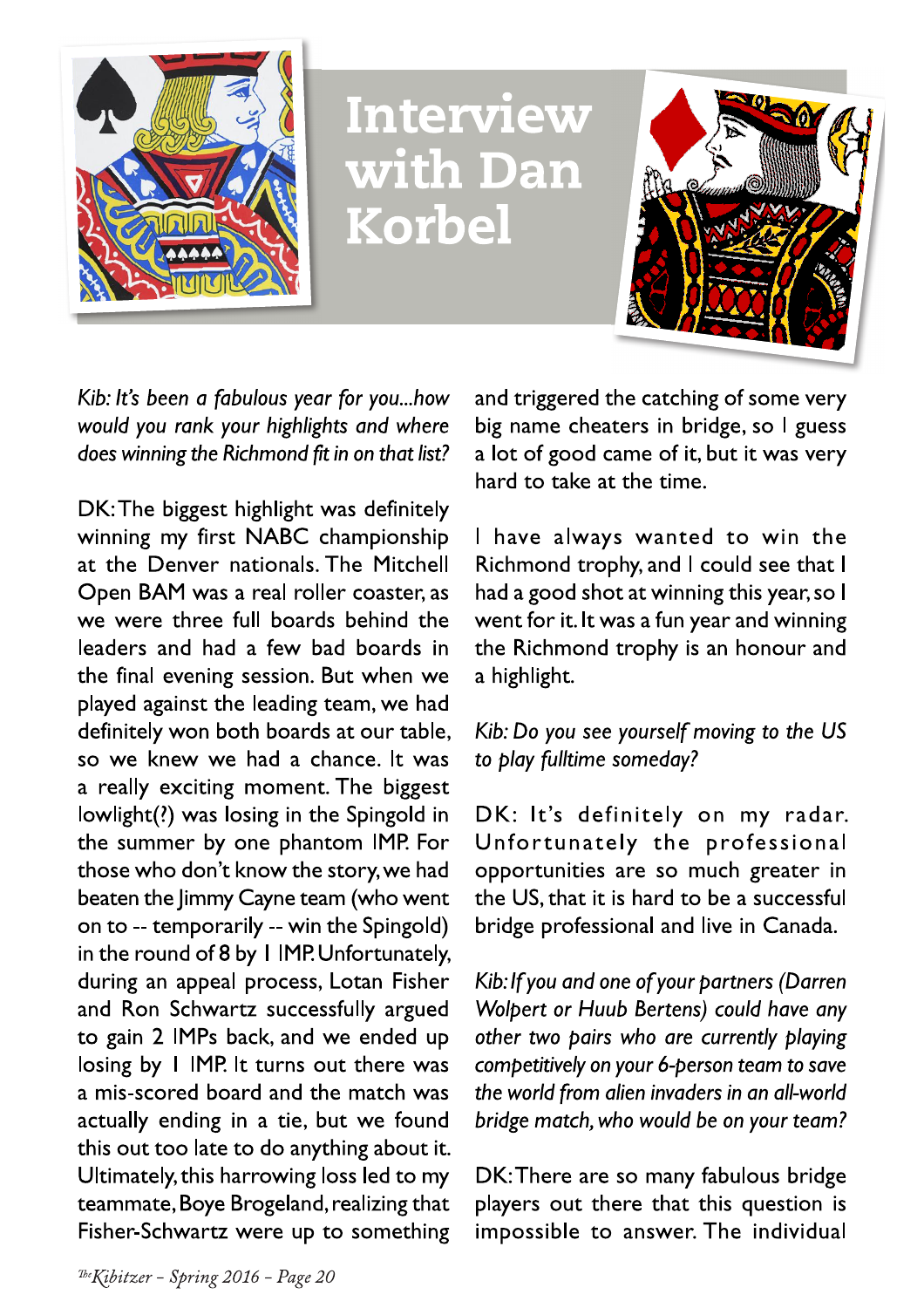player who has always played the best against me is Bobby Levin.

Kib: How is your partnership coming along with Huub and can we expect to see you two playing together on the Richie Schwartz team this year?

## 2015 Richmond Trophy Leaderboard

- 2372\* Daniel Korbel, Hamilton  $\vert$ )
- $2)$ 1868 Shan Huang, Toronto
- Jonathan Steinberg, Toronto  $1617$  $3)$
- David Sabourin, Ottawa  $4)$ 1399
- **Richard Chan, Markham**  $5)$ 1106
- 1007  $6)$ Dan Jacob, Vancouver
- $7)$ 874 **Cameron Doner, Surrey**
- 833  $8)$ Hannah Moon, Prince Albert
- Nicolas L'Ecuyer, Montreal 9) 730
- $100694$ Susan Peters, Vancouver
- $11) 693$ Keith Heckley, Hamilton
- Martin Hunter, Mississauga 12) 676
- Ken Scholes, Bellevue  $13) 671$
- $14) 667$ Andrew Firko, Oakville
- $15) 645$ Ray Jotcham, Scarborough
- $16) 643$ Heather Peckett, Nepean
- $17)$  625 Joseph Sauro, North Bay
- 18) 574 David Baker, Kitchener

\*New record

DK: Huub and I will not be playing together in the next cycle; we both have different professional engagements. I will be staying on the Richie Schwartz team though and am excited at the prospect.

In terms of playing with Huub, it has been a fabulous experience for me. I agreed to play mostly Huub's system, which is quite a lot different from the Canadian

approach to bidding. I remember the first regional we played together at in June, I was so topsy-turvy I'm sure that Huub was regretting that I would be his partner for the next year! But after some practice with the system our partnership started developing and we have become

surprisingly effective. Huub is a complete natural at bridge; he always knows the whole hand and knows what cards to play on defense and declaring. It's a real treat to watch.

Kib: I remember one of your first sectionals. We played on a team together in Brampton-Don Brock brought you out. It was evident then that you take to the game in a natural way. What part of the game do you think you had to work the hardest at--that is, was there a facet of the game that did not come naturally? If so, how did you overcome that 'weakness'?

DK: Haha, yes, I remember that Sectional like it was yesterday! That was not my first Sectional, but it was my first ever Flight A victory. I remember how exciting that was! Thanks for bringing that up. Back then I of course had no

idea that bridge would take me as far as it has.

There are two types of players: naturals and thinkers. I am definitely a "natural" player. Neither way is better than the other; it's more a factor of how one's brain approaches the game. For example, when I think about bridge my brain automatically eliminates a number of

The Kibitzer - Spring 2016 - Page 21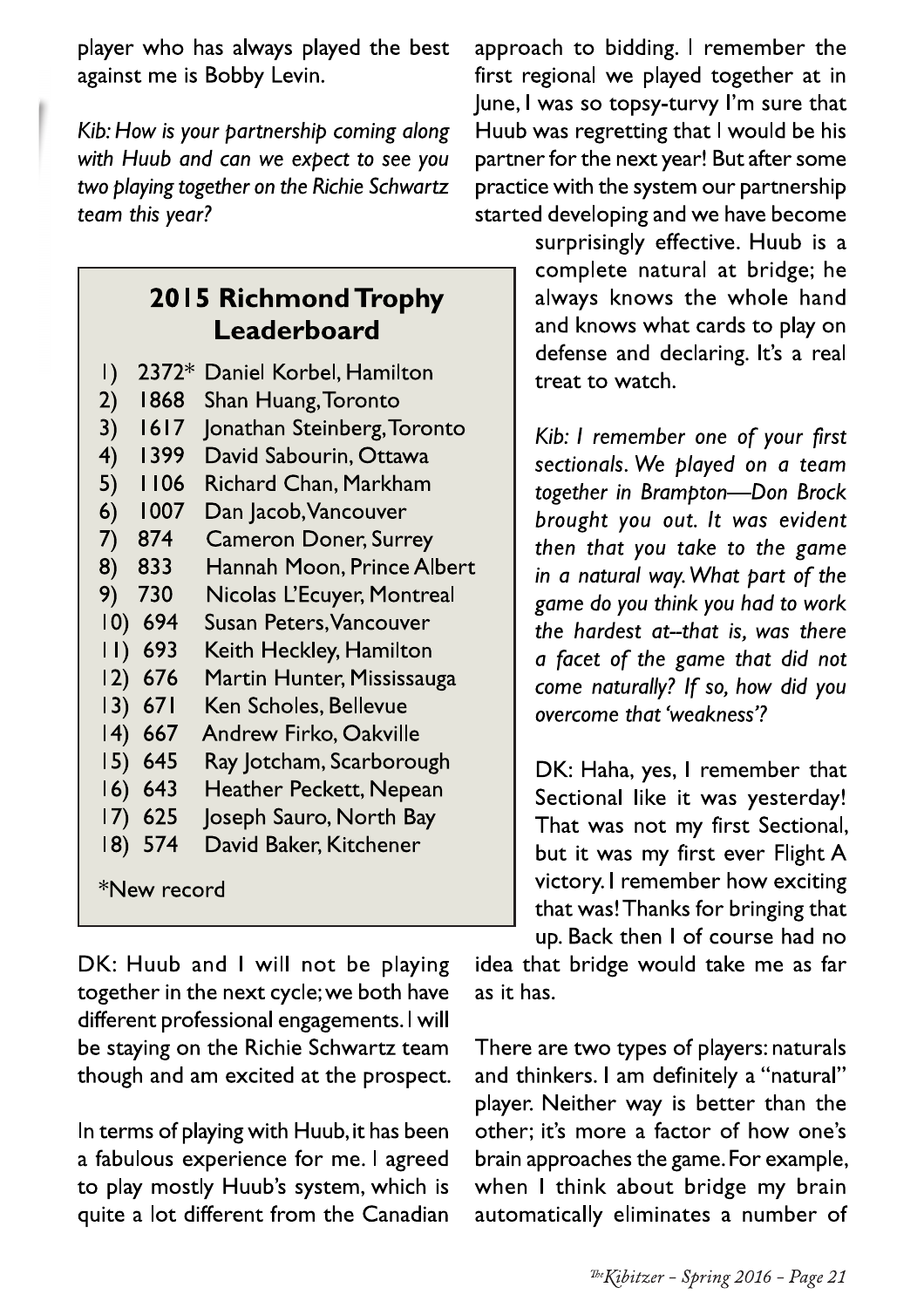possibilities that it deems irrelevant, whereas from my understanding a thinker will explore many more possibilities to arrive at their conclusion. Frequent Richmond Trophy winner Shan Huang is a good example of a thinker.

The part of the game that is hardest for me is giving partner leeway. If partner has made a weird bid or a wrong play, instead of allowing for it I might bury him for it. This is something I have been working on recently. Playing Precision with some of my partners has helped since in Precision you never have a good hand for your bidding, unless you open  $\frac{1}{2}$ , so I have become accustomed to letting partners off the hook.

Kib: Do you think newer players can overcome their weaknesses with hard work or does there need to be an innate sense of the game in order for someone to achieve success?

DK: It is really helpful to have that unquantifiable ability known as "card

sense," but I really believe that a good work ethic and learning the game the right way is enough to achieve success. The most important thing is to have the right attitude to the game: it's OK to make mistakes (EVERYONE does, even superstar players) but it's extremely important to have the mindset of wanting to learn and improve, rather than the mindset of rationalizing your actions and being critical of partner's mistakes.

When I was new to bridge, I read every bridge book I could get my hands on. This was extremely helpful to me when I was learning the game: the constant drills and exposure to situations and concepts was a good substitute for experience.

Learning to count is one of the most important things you can do if you want to improve. An expert player is always counting: counting tricks, counting trumps, counting high card points, and especially counting the opponents' distributions. For example, an expert



Huub Bertens and Dan Korbel celebrating their victory in the Mitchell Open BAM in Denver

The Kibitzer - Spring 2016 - Page 22